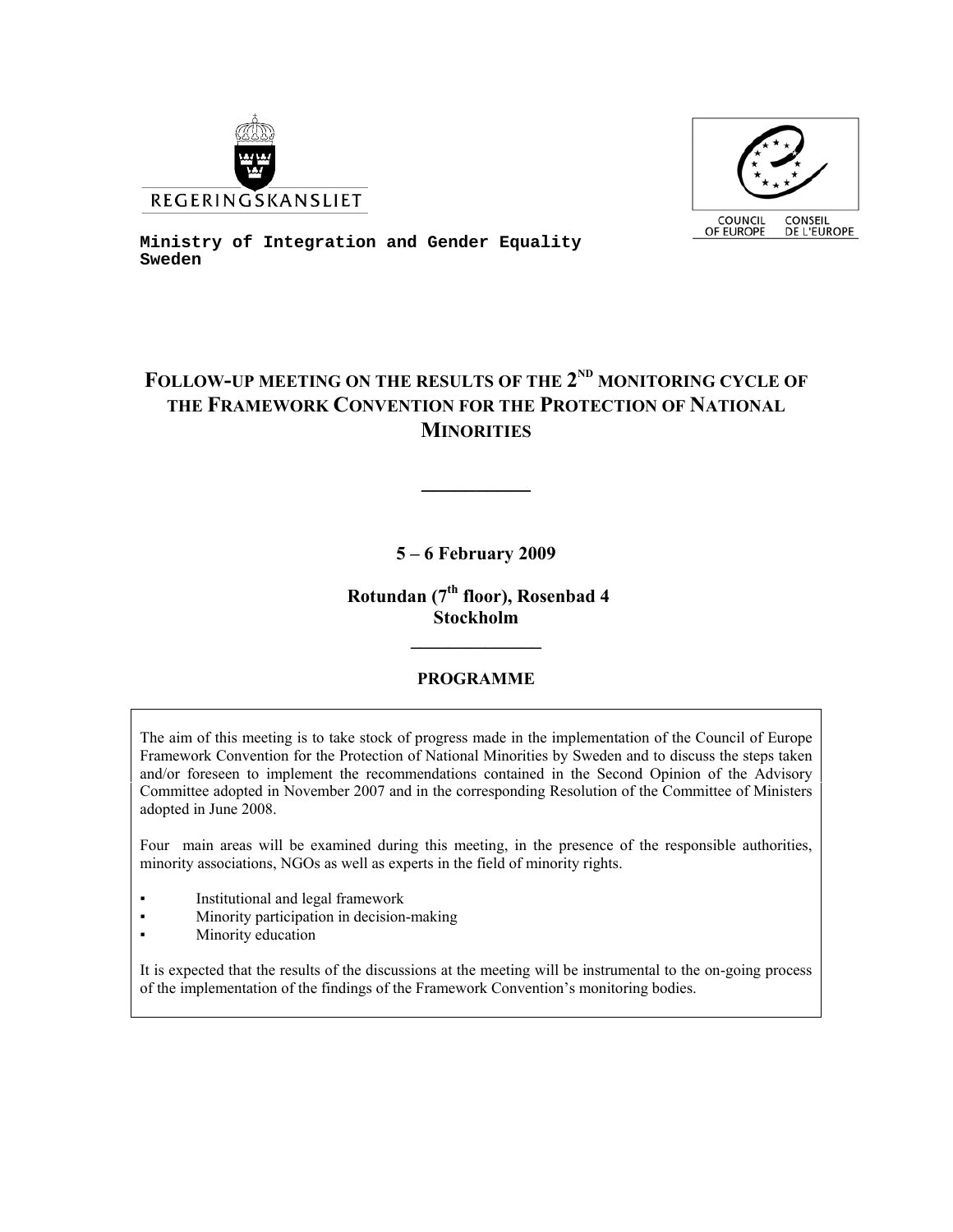#### **THURSDAY, 5 FEBRUARY 2009**

#### **12:30-13:00 Registration of participants**

# **13:00-13:30 Opening speeches**  Ms Nyamko Sabuni, Minister of Integration and Gender Equality

Mr Rainer Hofmann,  $2<sup>nd</sup>$  Vice President of the Advisory Committee on the Framework Convention for the Protection of National Minorities, Council of Europe

#### **GENERAL EVALUATION SESSION**

- **Chair:** Ms Stéphanie Marsal, Secretariat of the Advisory Committee, Council of Europe
- **13:30-13:45 Main findings of the Advisory Committee's 2nd Opinion in respect of Sweden**

Mr Francesco Parlemo, member of the Advisory Committee

- **13:45-14:00 Response on behalf of the Swedish Government, including information on recent developments** Ms Charlotta Wickman, Director of the Division for Discrimination Issues, Ministry of Integration and Gender Equality
- **14:00-14:15 Questions**
- **14:15-14:30 Coffee break**

# **THEME 1: INSTITUTIONAL AND LEGAL FRAMEWORK**

**Chair:** Mr Lennart Rohdin, Political Advisor to Ms Nyamko Sabuni, Ministry of Integration and Gender Equality

# **14:30-14:50 Developments in the area of non-discrimination**  To include: Reform of the Ombudsman structure and its impact on national minority protection Extending the scope of legislative guarantees against discrimination: towards a comprehensive law on non-discrimination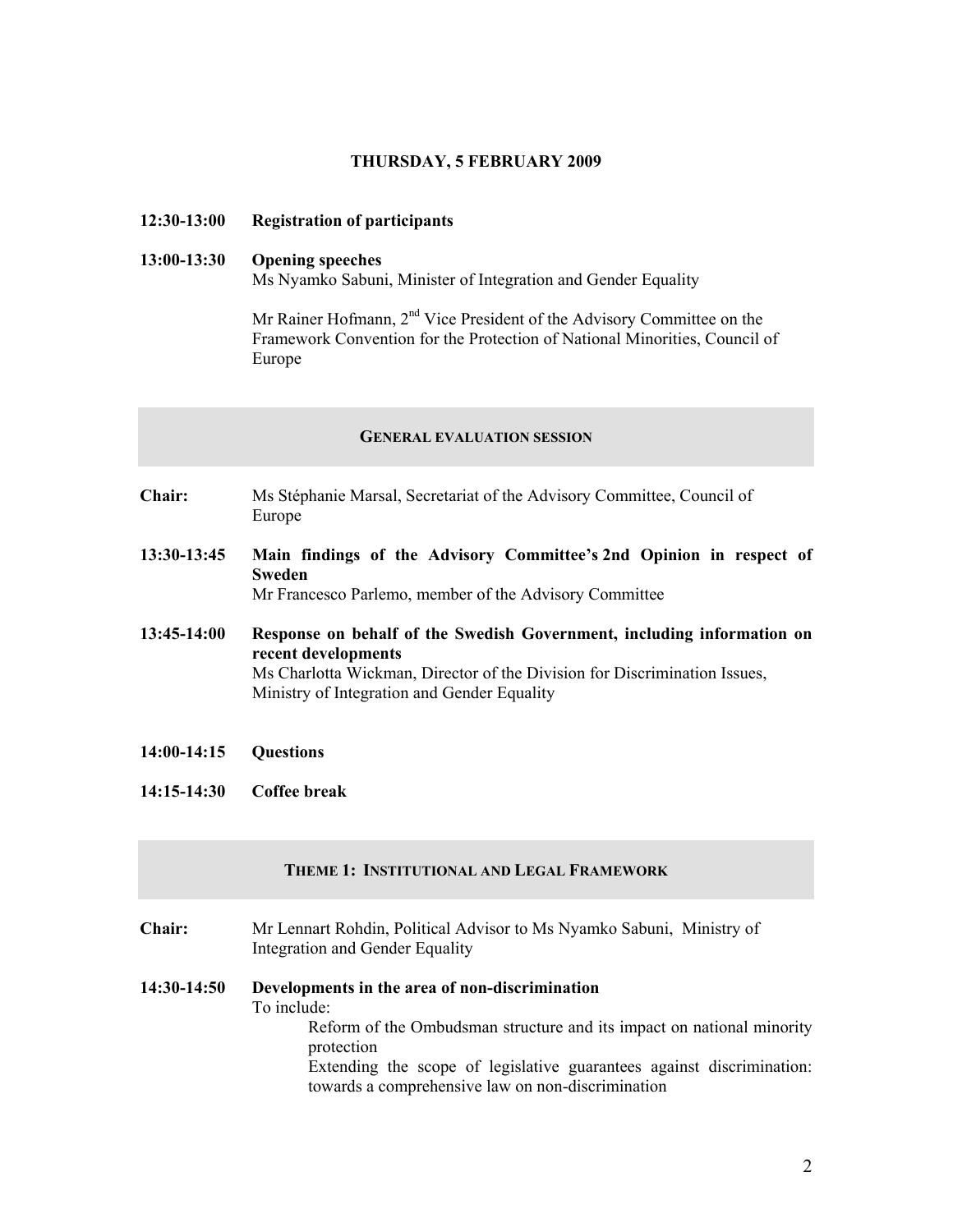- **14.50-15.10 Working with and for Roma in the councils**  Tiina Kiveliö, Secretary, Delegation for Roma Issues
- **15:10-15:30 Developments concerning the national minority policy**  Ms Kaisa Syrjänen-Schaal, Desk Officer, Ministry of Integration and Gender Equality
- **15:30-16:00 Comment by representatives of the national minorities**  Open floor
- **16:00-16:30 Discussions on theme one issues**
- **16:30-16:45 Coffee break Sandwich**

### **THEME 2: PARTICIPATION OF NATIONAL MINORITIES**

| <b>Chair:</b> | Ms Maria Leissner, Chair of the Delegation for Roma Issues                                                                                              |
|---------------|---------------------------------------------------------------------------------------------------------------------------------------------------------|
| 16:45-17.00   | Introduction to the Advisory Committee's Thematic Commentary on<br><b>Participation</b><br>Mr Francesco Parlemo, member of the Advisory Committee       |
| 17:00-17.15   | The role of the Sami Parliament in decision-making processes: the<br>experience so far<br>Mr Olof T Johansson, second vice chair of the Sámi Parliament |
| 17:15-17:45   | Comments and discussion on the topic above                                                                                                              |
| 17:45-18:00   | Participation of national minorities in decision-making at local/regional level<br>Mr Hans Landberg, County Administration of Norrbotten                |
| 18:00-18:15   | Comment by representatives of the national minorities<br>Open floor                                                                                     |
| 18:15-18:30   | Discussion on the topic above                                                                                                                           |
| $19:00-$      | <b>Dinner at Rosenbad</b>                                                                                                                               |